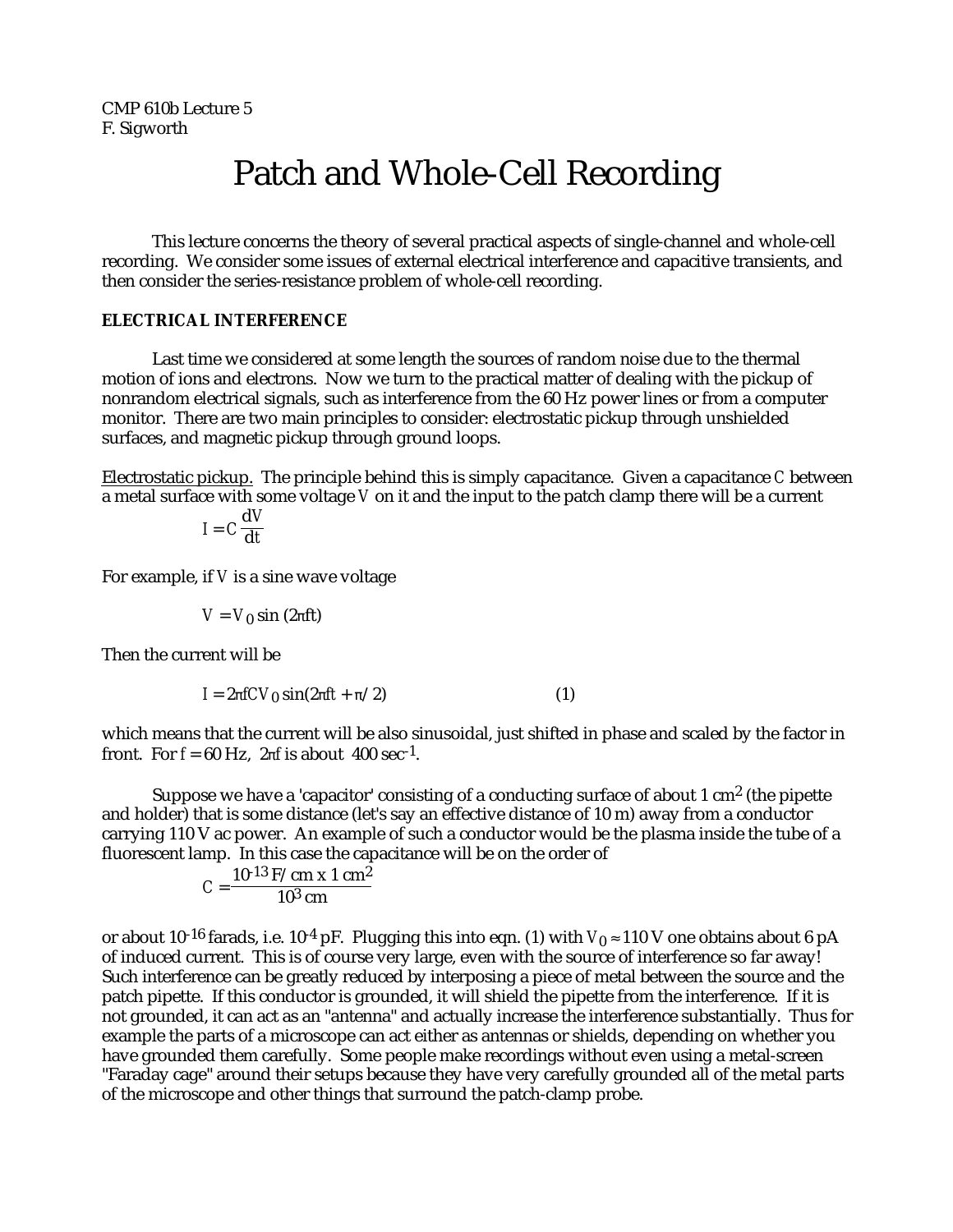Magnetic pickup. The phenomenon here is that if you connect two things together with a wire, they are not necessarily at the same potential. This can be demonstrated by forming the wire into a loop: if the loop encloses a changing magnetic field, a voltage will appear between the ends of the wire. Everything is fine if you connect things together using only one wire, or if you run all the wires together, say, from your electronics rack to the setup table. But if the ground wire runs in one path and the wire that carries the command potential to the patch clamp probe runs in another path, you will have the effect that they will actually have potentials that differ according to the magnetic fields nearby. In a typical setup the differences can be on the order of several millivolts, or more if power transformers or computer monitors are nearby.

The most serious effect of a potential difference of this sort is when it appears between the patch pipette and the bath ground electrode, or between the pipette and nearby "grounded" surfaces. Then the potential difference appears across a capacitance, which results in an interfering current being injected into the pipette.

## **TRANSIENT SUBTRACTION IN THE PATCH CLAMP**

What current flows in the pipette when a sudden potential change is commanded? Suppose that the patch clamp makes a 100 mV step in 10 µs. Suppose further that the total capacitance of the pipette, patch membrane, etc. is 1 pF. Then a current

$$
I_{\mathbf{p}} = C_{\mathbf{p}} \frac{\mathbf{d} V}{\mathbf{d} t}
$$

of  $10^{-12}$  F x  $10^4$  V/s =  $10^{-8}$  amperes will flow. This is some 10,000 times larger than the current of ~1pA that one would like to record through a voltage-activated channel, and is also much larger than the current that can be passed through the large resistances (typically 10-50 G ) used in patch clamp I-V converters.

The best way to deal with this huge current flow is to somehow predict what the necessary current will be, and inject it into the pipette just as it is needed. This can be done with a circuit like this:



Here an amplifier with variable gain A scales  $V_c$  before it is applied to the injection capacitor. If there is a change in the command voltage  $V_c$ , a current

$$
I_{\text{inj}} = (A-1) C_{\text{inj}} \frac{dV_c}{dt}
$$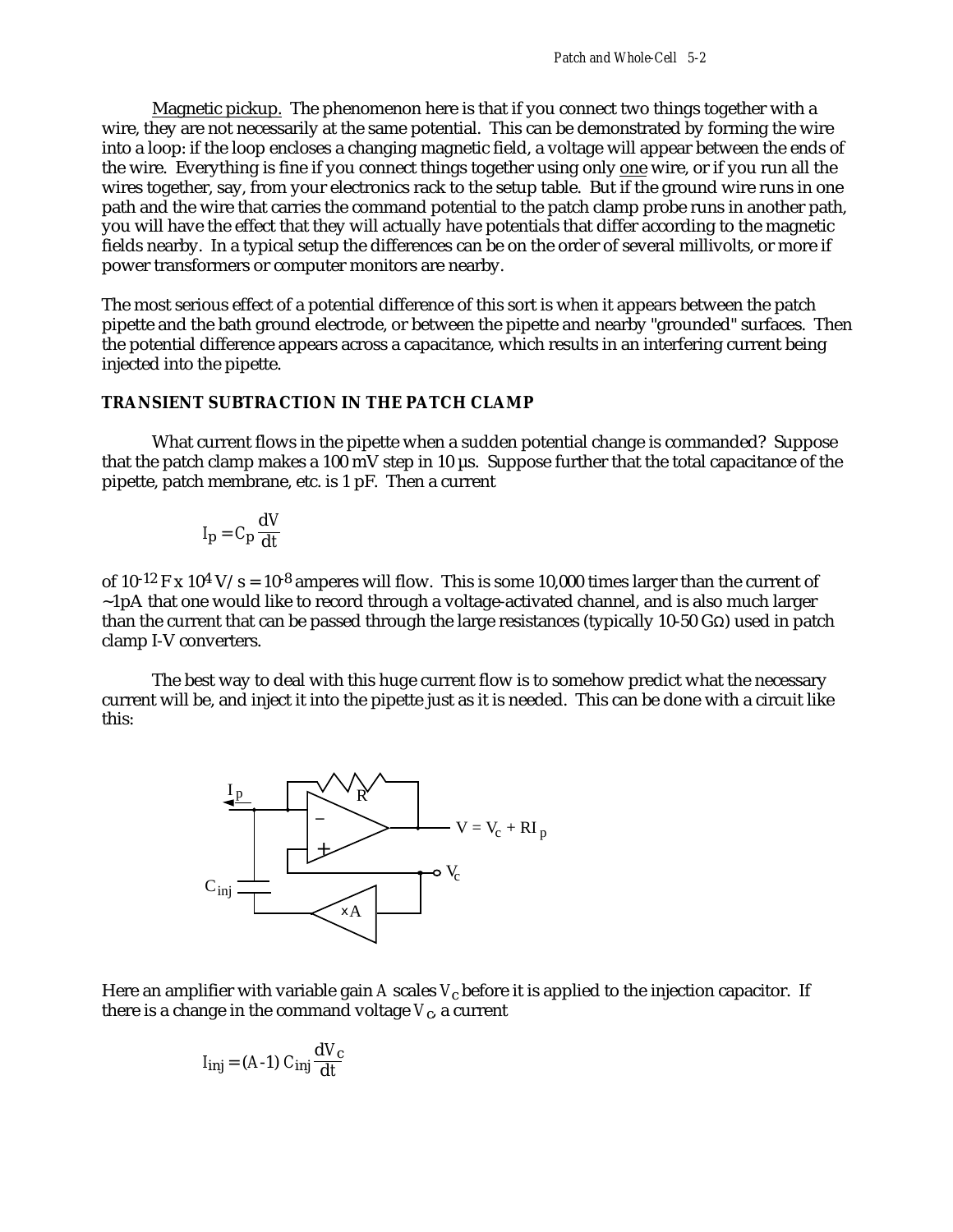will flow into the input. If we choose *A* just right, so that (*A*-1)*C*inj = *C*p, then the injected current will just equal the pipette current, and none of this capacitive current will flow through the resistor to be measured.

In practice the gain *A* is adjustable with a knob (e.g. "C-Fast") which you can turn to get rid of most of the hugh capacitive transient current. A similar circuit allows you to cancel transient currents that flow more slowly, for example from the gradual charging of the membrane capacitance through the pipette resistance ("C-Slow").

# **TRANSIENT SUBTRACTION IN THE COMPUTER**

The transient cancellation in the patch clamp is not perfect. To be rid of the residual capacitive artifacts, as well as the "pedestal" in the trace that arises from the leakage conductance of the seal and membrane, some sort of leak subtraction is used. The most elegant subtraction method is to accumulate the average of sweeps in which no channel activity occurs, and then subtract this average from each sweep to be analyzed. Clearly this technique can be used only for patch recordings in which (1) single channel events can be readily resolved, and (2) when frequency of channel openings is low enough that blank sweeps are observed. Since the average is accumulated from a finite number of sweeps, it will contain some noise which will contribute to the total noise in the subtracted traces. If *n* sweeps are used in the average the rms noise will be increased by the factor  $\sqrt{1 + 1/n}$ ; this noise increase is negligible for *n* 10 or so. If there are not many null sweeps, one could go to the length of averaging just those *portions* of sweeps that lack channel activity.

A useful alternative to averaging null sweeps is to use P/4 subtraction. This technique was introduced by Bezanilla and Armstrong (1977) to remove artifacts from their recordings of the small gating currents in squid axons. It can be used for macroscopic currents as well as single-channel current recordings. The idea is to give a number of small, scaled-down copies of the test pulse and to use the scaled average response to these control pulses for subtraction. Traditionally pulses are given with a scaling of one fourth; hence the name "P/4". The control pulses are given in a potential range too negative to cause the activation of voltage-dependent conductances. For example, in an experiment in which the control pulse might go from -80 mV to 0 mV, the  $P/4$  pulses might start at -120 mV and step to -100 mV. For subtracting artifacts in single-channel recordings you will want to accumulate the average of a large number of P/4 pulses. Since the average must be scaled up by a factor of 4 (which scales the noise variance by 16) the rms noise, after subtracting the scaled average of *n* P/4 responses, is increased by the factor  $\sqrt{1 + 16 / n}$ . It is a good idea to average 100-200 responses to obtain the subtraction trace, which can then be used for subtraction from a large number of sweeps.

The P/4 subtraction relies explicitly on the responses being a linear function of the voltages applied. This requirement is definitely *not* met when some element of the recording system goes into saturation, i.e. receives such a large signal it cannot amplify or filter it linearly. Some patch clamps have a "clipping" light which shows when an internal amplifier goes into saturation; this is valuable because sometimes the patch clamp amplifier saturates on very large, fast current transients that are not visible once the signal is filtered. It is therefore important that all transient signals stay within the linear range (typically  $\pm 10$  volts) of all the electronic devices in the recording system.

#### **WHOLE-CELL RECORDING**

Although the patch-clamp techniques were originally developed in order to record singlechannel activity, the "whole-cell" recording configuration has become of equal if not greater importance. To obtain a whole-cell patch recording, you seal the pipette against the membrane,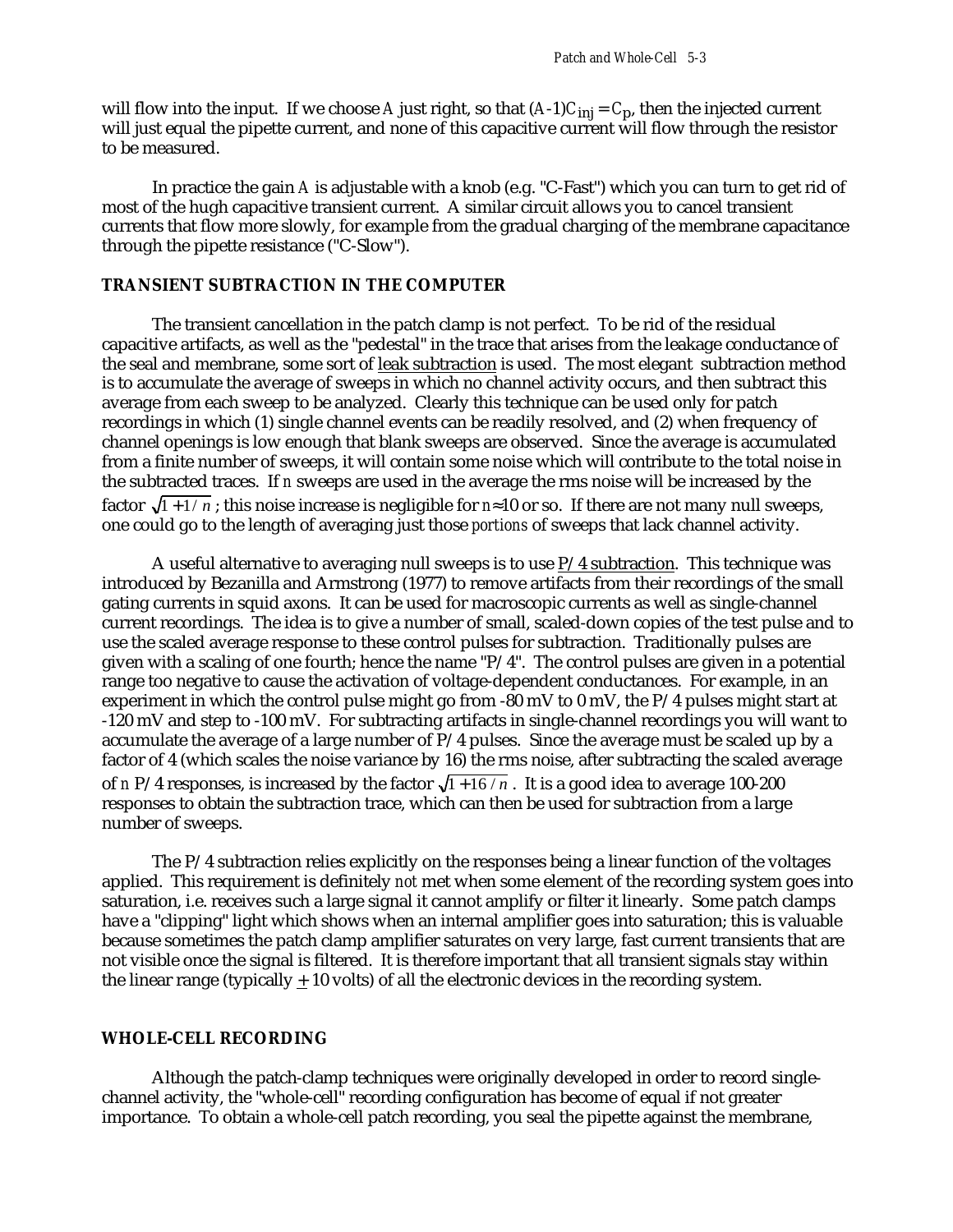establishing the "cell-attached" recording configuration, and then break the patch membrane under the pipette to obtain electrical access to the cell interior. The result is equivalent to impaling a cell with a microelectrode. However, the access resistance is typically much lower than what one would obtain with an appropriately narrow conventional microelectrode, and the induced leakage conductance is also lower. These features allow one to obtain lower noise and higher-fidelity recordings with the whole-cell patch technique.



There are various ways to "break" the patch membrane to obtain access to the cell interior. In the "conventional" whole-cell technique the membrane is disrupted with extra suction or with a brief, high-voltage pulse (say 1000 mV for 0.1 ms). In either case a diffusional pathway is created that allows quite effective dialysis of the cell. An alternative is the "perforated patch" technique, in which a low-resistance pathway is created in the patch membrane without breaking it. Instead, the pipette is filled with a solution containing nystatin or amphotericin B, either of which introduces a high density of cation-selective channels into the membrane. Under good conditions the access resistance through these channels in an intact patch membrane is comparable to the that of the "disrupted" membrane. This access resistance is usually not lower than about three times the resistance of the patch pipette when it is open to the extracellular solution.

## **SERIES RESISTANCE**

The access resistance through the whole-cell recording configuration is so low--it can be only 1 or 2 megohms under the best conditions--that one often obtains good voltage control and current recording from small cells without having to worry about the errors due to this series resistance. However, it is worth considering once again these errors before we discuss the idea of series resistance compensation. Recall from the first and third lectures of this series, if we have a membrane conductance *g*m and electrode (access) conductance *g*s, in a cell with membrane capacitance *C* and resting potential *E*r then the membrane potential *E* will satisfy

$$
E + \frac{C}{g_{\rm m} + g_{\rm s}} \frac{\mathrm{d}E}{\mathrm{d}t} = \frac{g_{\rm m} E_{\rm r} + g_{\rm s} V_{\rm p}}{g_{\rm m} + g_{\rm s}},\tag{2}
$$

where  $V_p$  is the potential on the pipette. Thus the membrane potential will follow changes in  $V_p$ with a time constant

$$
=\frac{C}{g_{\rm m}+g_{\rm s}}
$$

which will usually be well approximated by  $\,$  =  $CR_\text{s}$ , where the series resistance  $R_\text{s}$  = 1/ $g_\text{s}$ . The steady-state value of the membrane potential will differ from *V*p with an error on the order of *R*s/*R*m.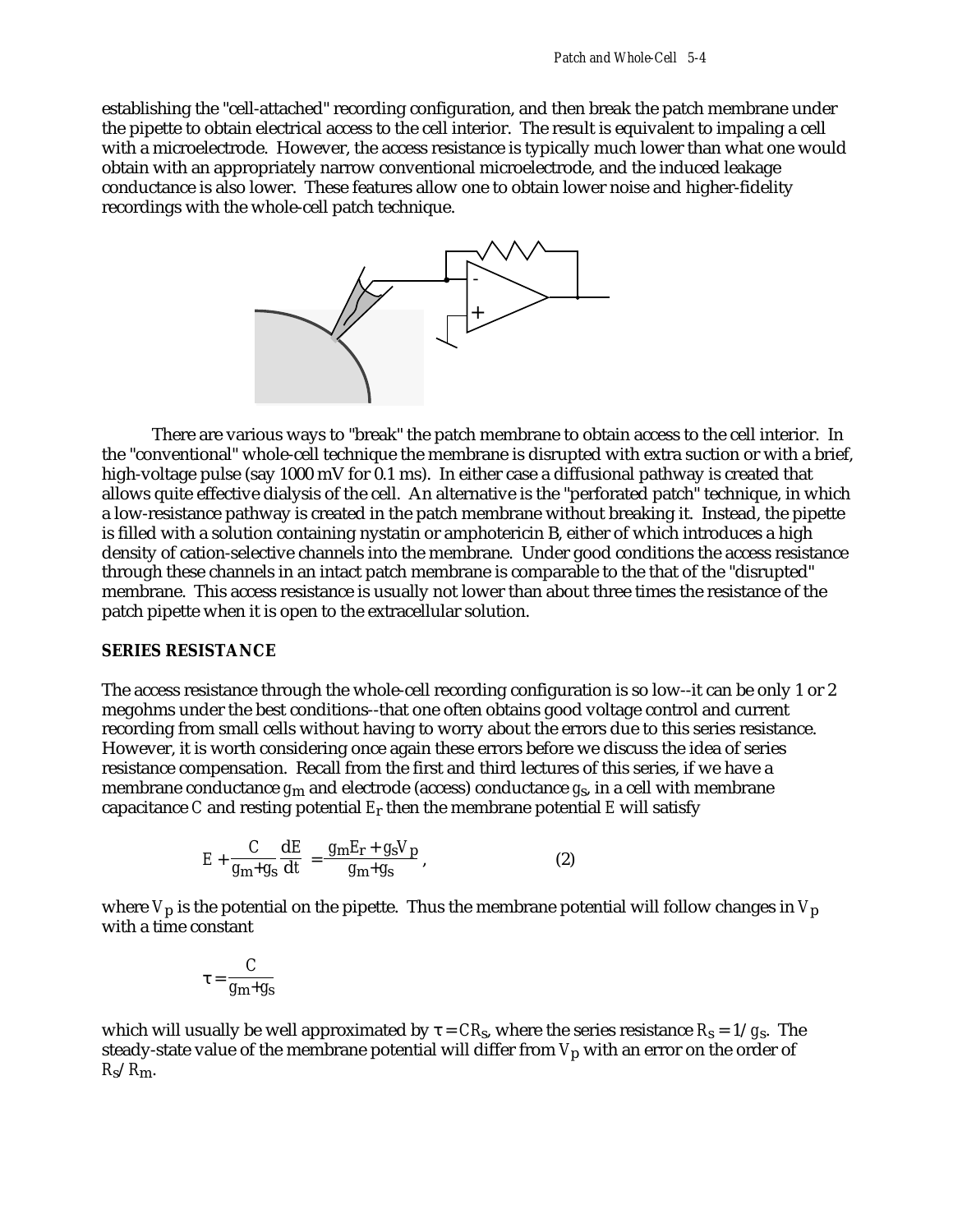What about the fidelity of current measurement? Let us model the membrane as having a conductance *g*m but also allow a current *I* to be time varying, say representing a channel current that can change suddenly. What will the measured pipette current *I*inj be? The fundamental equation of electrophysiology says

$$
I + C\frac{\mathrm{d}E}{\mathrm{d}t} = I_{\text{injected}}
$$

while the access conductance of *g*s means that

$$
I_{\mathbf{inj}} = g_{\mathbf{s}}(V_{\mathbf{p}} - E)
$$

If we now let  $V_p$  be a constant, so  $dV_p/dt = 0$  then

$$
\frac{\mathrm{d}E}{\mathrm{d}t} = -\frac{1}{g_s} \frac{\mathrm{d}I_{\rm inj}}{\mathrm{d}t}
$$

and one obtains

$$
I_{\mathbf{inj}} + \frac{C}{g_s} \frac{\mathbf{d}I_{\mathbf{inj}}}{\mathbf{d}t} = I.
$$
 (3)

This says that the injected (and therefore measured) current will not necessarily reflect all of the true membrane current, and will respond to sudden changes with a time constant essentially identical to the one in the equation (2) above for the voltages. [Actually the time constant would be exactly the same except that we are using a different model for the current *I* in the derivation of eqn. (3) than in that for eqn. (2).]

### **SERIES RESISTANCE COMPENSATION**

If you know what the value of the series resistance is, you can predict its effects and in principle can apply a correction to the commanded potential to compensate for the effects. Since we know that

$$
V_{\mathbf{p}} = E + I_{\mathbf{inj}} R_{\mathbf{s}}
$$

we should be able to just subtract *I*inj*R*s to the pipette potential to estimate *E*. Or, equivalently, we could just add the voltage  $I_{\text{inj}}R_{\text{s}}$  to the command voltage  $V_{\text{c}}$  and apply this to the pipette: this will cause  $E$  to equal  $V_c$ . Here is a circuit that will do this:



The pipette potential will be given by